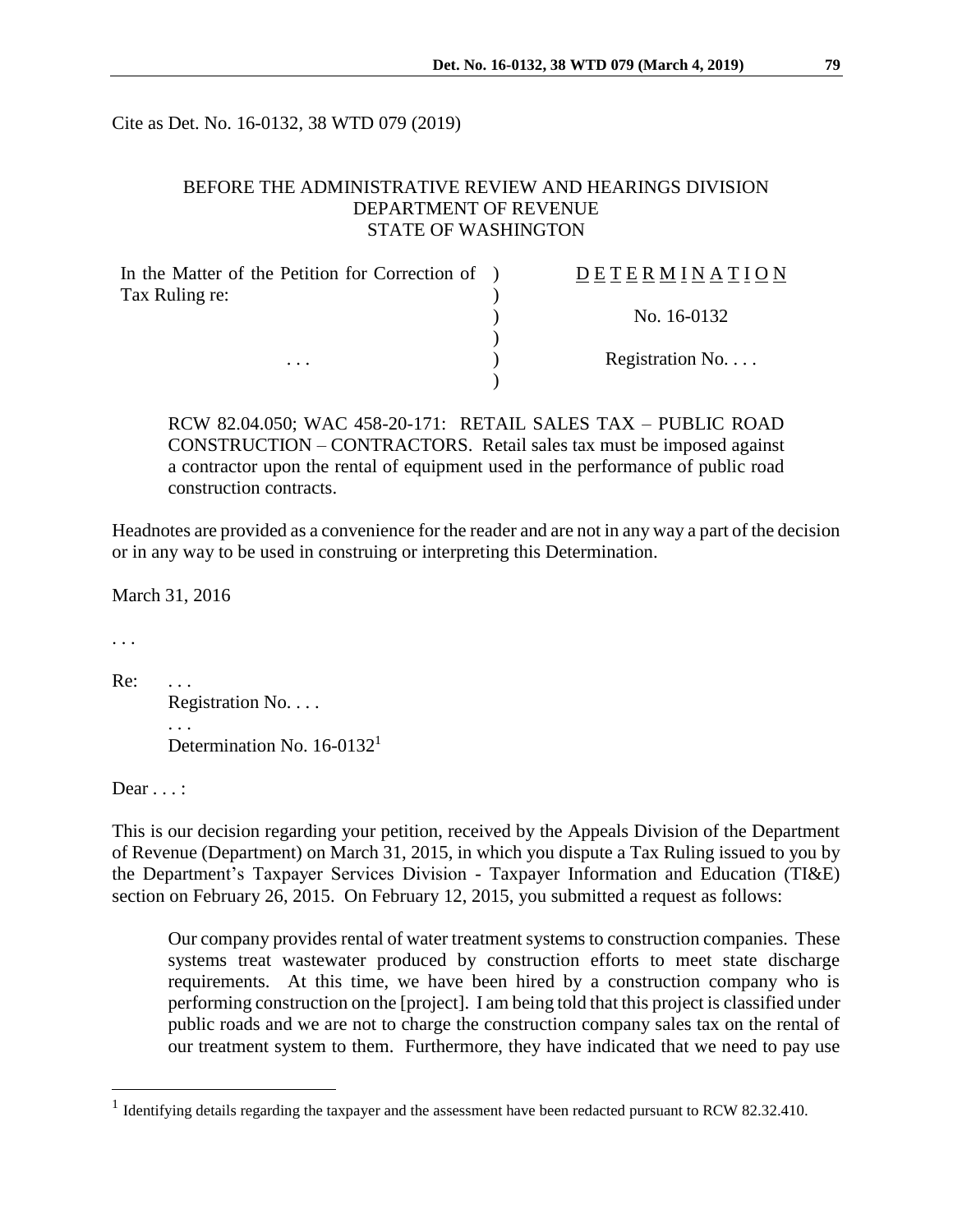tax on any materials we use. I need a ruling stating that we do or do not charge sales tax to the construction company on the rental of our water treatment system. I also need to know if the construction company needs to provide us with an exemption form or some [type] of document stating that the project is classified under public roads and we do not charge sales tax. In regards to us having to pay use tax on any materials used: our treatment systems utilize filter media in order to provide the treatment of the wastewater. This is a consumable item that needs to be replenished periodically. Does this media fall on the same lines as materials? If so, do we in fact have to pay use tax on this media? We also bill operational support labor on these jobs. Does the no sales tax issue include our service labor?

On February 26, 2016, you received the TI&E response (Tax Ruling) to your request:

We assume your company has been hired to conduct a water treatment operation at the construction site. Water run-off from the construction site must be monitored, analyzed, and treated, if necessary. These activities are considered to be professional services rather than construction services. Therefore, the retail sale tax does not apply to amount charged by [Taxpayer] to your client. In addition, you are not subject to tax treatment under Public Road Construction as you [are] not permanently installing tangible personal property or other materials in the road. Your gross income from water treatment services is subject to the business and occupation (B&O) tax under the Service and Other Activities classification.

While [Taxpayer] uses its equipment at the site to perform this service, this is not considered to be the rental of equipment or rental of equipment with operator. It is clear that your client is purchasing your knowledge, skills and expertise of your company and the operational support labor you provide as part of the service. You are the consumer of any equipment or materials used on the job and must pay sales or use tax on them. As such you should pay sales or use tax on the filter media used in the water treatment process.

You appealed this Ruling because it assumed that you are using the equipment at the construction site to provide your services, including monitoring, analyzing and treating, if necessary, water runoff at the construction site. In your petition you state:

Our company provides the rental of water treatment systems to construction companies. The equipment being rented to the construction company is operated by the construction company. We do not conduct any water treatment operations at the construction site. We provide and bill to our customer the set up, training, commissioning of the system, breakdown at the end of the job, and any repairs to the equipment that might need to be done. We are neither performing any monitoring nor analysis of the water being treated. We are strictly renting water treatment equipment and that equipment is being operated by the customer. We also sell to the customer the necessary consumables they will need to add to the rented system to properly treat the water.

The gross sales amount derived from the rental of bare (unoperated) equipment or other tangible personal property [is] subject to the retailing business and occupation tax (B&O) tax classification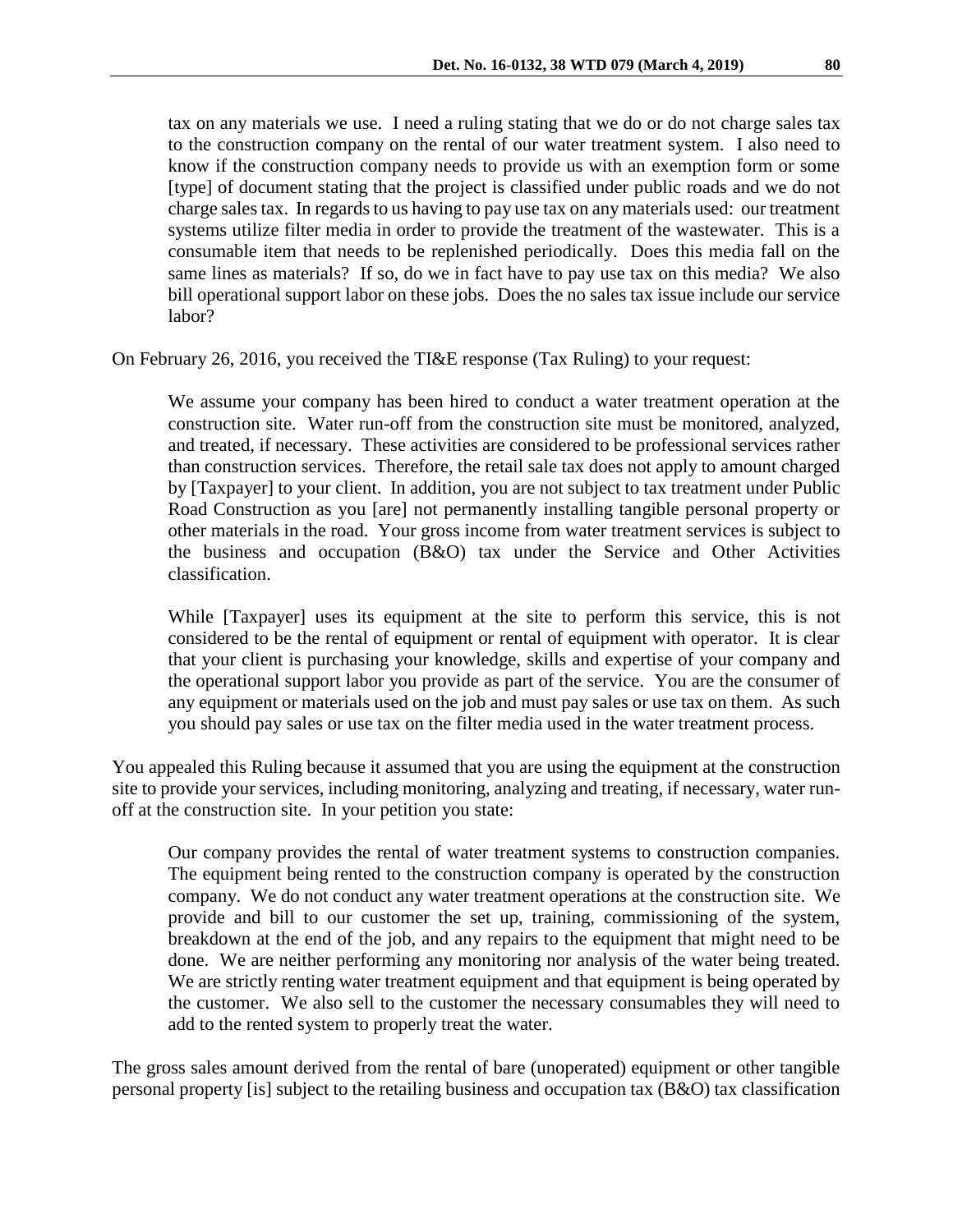and retail sales tax. RCW 82.04.050 excludes from the definition of "retail sale " purchases for resale.

The February 26, 2015, Tax Ruling found that, based on the information you provided and your website, you provide professional services to construction sites where water treatment systems are required to monitor, analyze and treat, if necessary, water run-off at construction sites. The Tax Ruling determined that, when you provide water treatment systems to construction sites, you are providing professional services because you are hired for your skill, knowledge, and expertise in operating the equipment. The Ruling did not address the situation where you would rent a water treatment system to a customer to be operated and controlled exclusively by that customer.

To the extent that you rent or lease equipment to a consumer for the sole use and operation of that equipment by the consumer, these sales would be subject to retailing B&O tax and you must collect retail sales tax from the consumer. *See* RCW [82.04.040(1); RCW 82.04.050(4)]; RCW 82.04.190; [RCW 82.08.010(11);] RCW 82.08.020. In general, contractors that rent equipment are responsible for retail sales tax. WAC 458-20-170(4)(d) states:

The retail sales tax applies upon sales and rentals to prime contractors and subcontractors of tools, machinery and equipment, and consumable supplies, such as hand and machine tools, cranes, air compressors, bulldozers, lubricating oil, sandpaper and form lumber which are primarily for use by the contractor rather than for resale as a component part of the finished structure.

You inquired whether you must charge your client retail sales tax on your rental of equipment on the . . . project. The Ruling stated that you were not a public road contractor and your charges to the prime contractor would not be subject to retail sales tax. This response was based on its conclusion that you are providing professional services when performing under a contract to provide a water treatment system for monitoring, analyzing and treatment of water runoff at a construction site.

Under RCW 82.04.050(10), the term "retail sale" does not include the sale of or charge made for labor and services rendered in respect to the building, repairing, or improving of any street, place, road, highway, easement, right-of-way, mass public transportation terminal or parking facility, bridge, tunnel, or trestle which is owned by a municipal corporation or political subdivision of the state or by the United States and which is used or to be used primarily for foot or vehicular traffic including mass transportation vehicles of any kind.

Public road construction includes the activity of building roads, streets, and sidewalks owned by the cities, counties, or political subdivisions of the state or the U.S. that are used for foot or vehicular traffic. Both prime and subcontractors are taxable under the Public Road Construction B&O tax classification. Public road contractors are not required to collect or remit retail sales tax [from the public entity] on the gross contract price. [However, the] contractor is considered the consumer of all materials [used] on the job. Thus, "the retail sales tax applies upon the sale to such contractors of all materials including prefabricated and precast items, **equipment and supplies** used or consumed in the performance of such contracts." WAC 458-20-171 . . . (emphasis added).